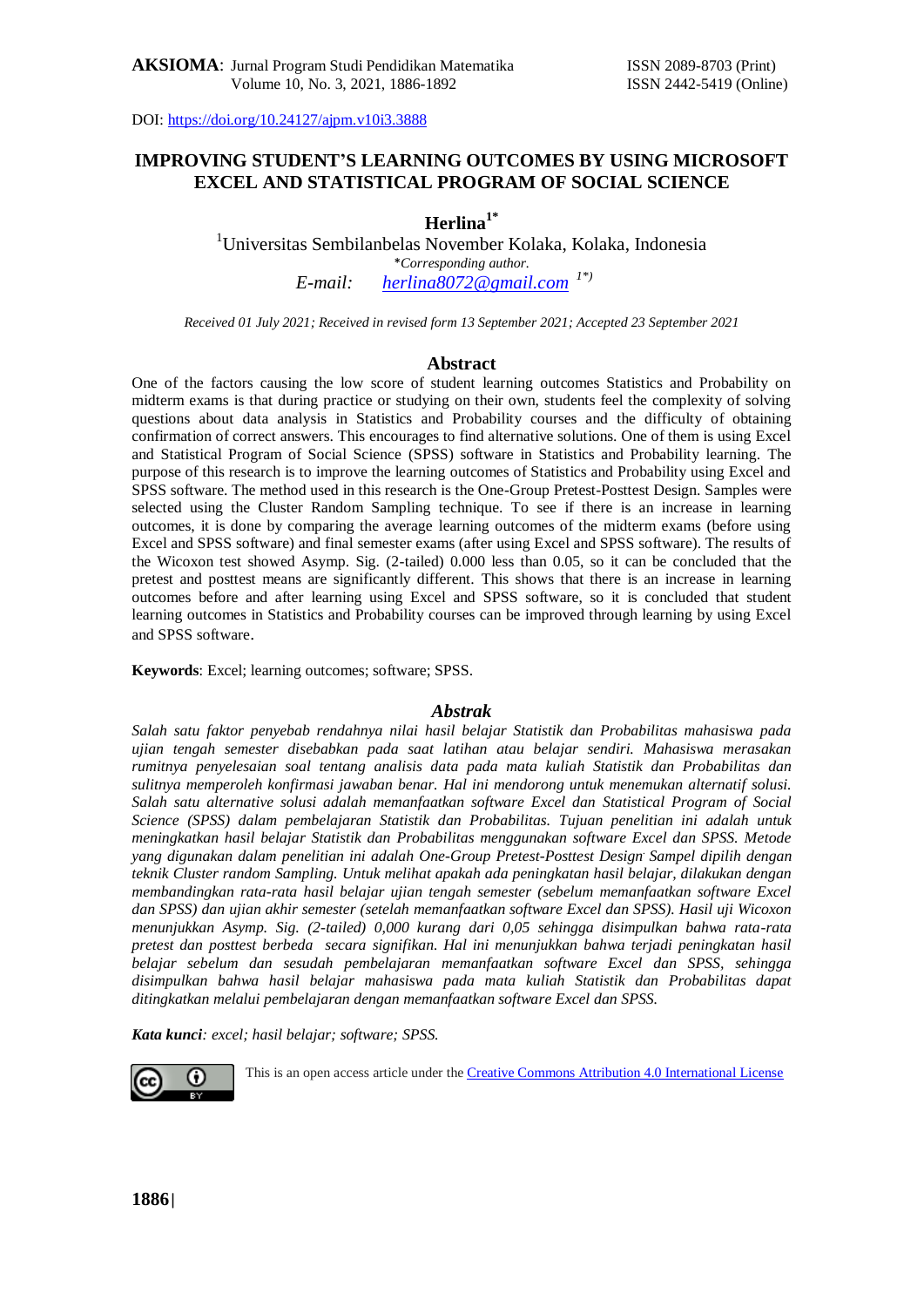### **INTRODUCTION**

Learning outcomes are influenced by many factors. One of them is the learning media factor. Especially in statistics and probability courses, which mostly analyze data, the learning media that can be used is software. Currently, there are many media in the form of software that can be used to analyze data easily. These include software Microsoft Office Excel (Excel) and the Statistics Program Social Science (SPSS). Excel is generally used by most people in dealing with numerical processing and many mathematical functions can be related to statistics (Petro & Swatan, 2019).

Several previous studies that used Excel and SPSS as learning media to facilitate students in understanding the subject matter concluded that both learning using Excel and SPSS could improve student learning outcomes (Martiningsih (2015), (Ramadhani & Sribina (2019), Sundayana (2012), Nurhayati & Novianti (2020), Nurjanah et al. (2020), (Tarigan et al., 2020), Jayadi & Anwar (2017), Hasibuan & Hasibuan (2017) and Julaeha (2019)). Other studies that have been conducted also conclude that learning using Excel and SPSS can increase interest (Hasyim & Listiawan, 2014) and can also improve student attitudes towards learning (Nasyaroeka, 2017). Meanwhile, research conducted by Sadchikova & Rodin (2017) concluded that SPSS is one of the most complete applications in terms of data analysis capabilities.

The studies mentioned above, in improving learning outcomes have used Excel and SPSS. However, from these studies, not many have combined the use of Excel and SPSS, especially on statistical material and subject probability. Its use is still applied to different classes.

Not all data types can be solved easily using Excel alone or SPSS alone. The two must complement each other. In addition, if students only use SPSS, students cannot practice the algorithm and do not have a solid foundation in statistical formulas. Likewise if students only use Excel, students cannot easily confirm their manual answers. Although complete for all types of research data, there are certain types of data that cannot be solved using SPSS. For example in linear regression, if there is no repetition of data on the independent variables, then the linearity test cannot be tested using SPSS (lack of fit test). To test linearity, the model adequacy test (model adequacy) must be used manually and using Excel (Suyono, 2015). So that manual processing using Excel must still be used to anticipate problems that cannot be solved with the help of SPSS.

The value of learning outcomes for Statistics and Probability subjects in the middle of the semester is still low. The low learning outcomes are caused by several factors, including the density of the material which is carried out in only 14 meetings and most students do not like mathematics, while statistics and probability subjects are more about mathematics with long and complicated procedures.

Based on these problems, we need a media that can help students practice working on questions about data analysis to get confirmation of answers that are done manually by students using the Excel then the students checked their answers using SPSS. Excel can be used for manual processing. Then proceed with SPSS to confirm student answers.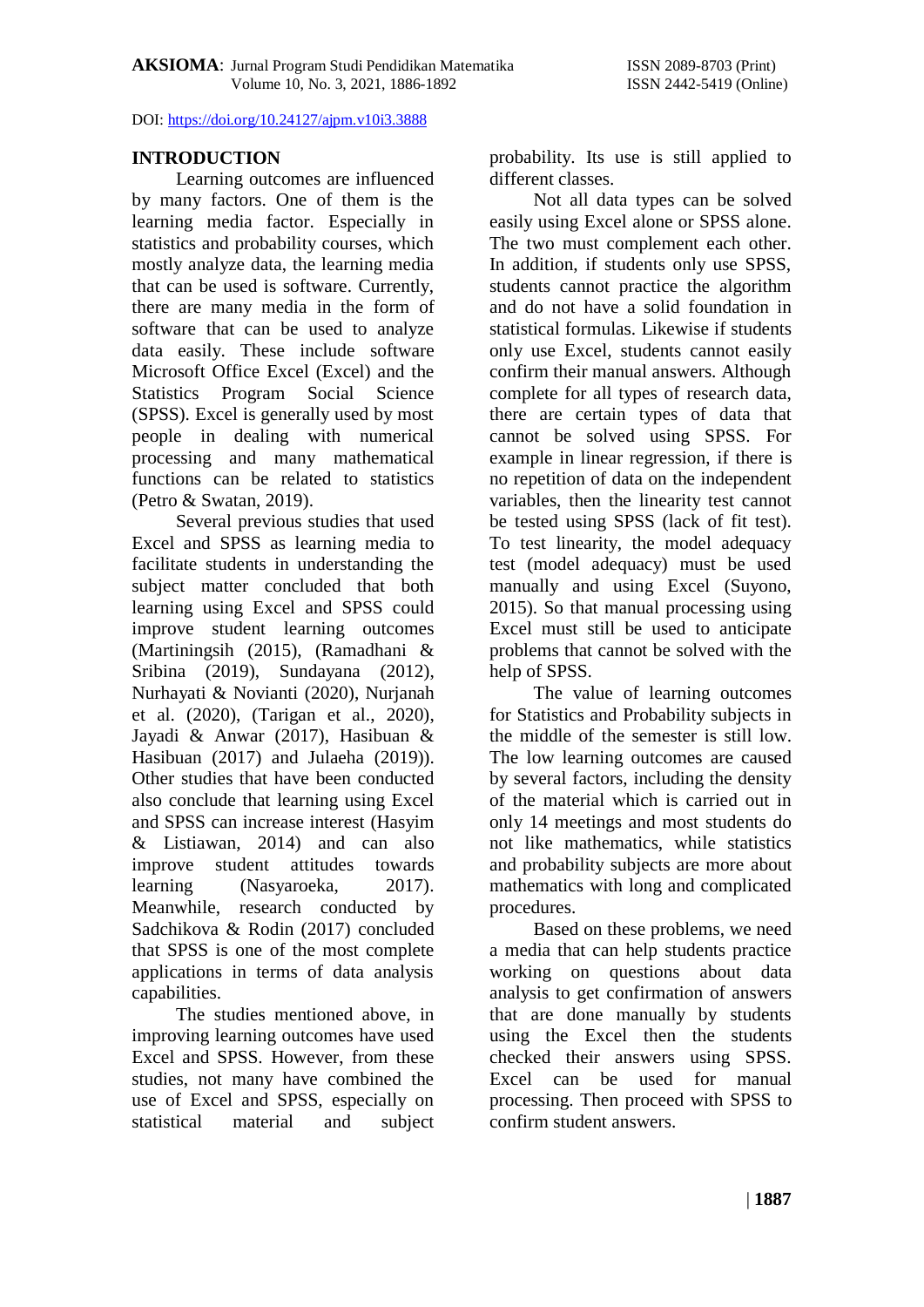This study aims to improve student learning outcomes in Statistics and Probability subjects using Excel and SPSS. This can be seen from the comparison of learning outcomes before and after learning using Excel and SPSS. The hypothesis in this study is whether there is a significant difference between student learning outcomes before and after learning using Excel and SPSS.

# **METHODS**

This type of research is an experiment in one group. In that group, learning was carried out without using Excel and SPSS at the beginning of the semester, then given a test (pretest). After that, the learning continued with learning using Excel and SPSS, then given another test (posttest) at the end of the semester. The results of the pretest and posttest were analyzed and compared.

This study used the design of One-Group Pretest-Posttest Design (Neuman, 2014) by comparing the average learning outcome scores of the students before and after treatment using Excel and SPSS software. The design of this study as follows table 1.

Tabel 1. One group, pre-test post-test designs

| Pre-test | Independent<br>variabel | Post-tes |
|----------|-------------------------|----------|
|          |                         |          |

The population in this study were 5 classes with a total of 200 students in the Information Systems Study Program, Faculty of Information Technology of Universitas Sembilanbelas November Kolaka batch 2018. Samples were taken using cluster random sampling technique. From the 5 existing classes, one class was chosen randomly as the research sample. The selected class was class E consisting of 41 students in even semester IV.

The instrument used in this study was a test instrument in the form of a valid essay test, namely pretest and posttest. The technique of collecting data is by giving a test. The scores from the results of these two tests were analyzed and compared. Both of these test results were analyzed by the *t test*

This study started with analyzing the midterm test results data which covered the mean score, maximum score, minimum score, and standard deviations. After that, the research continued by implementing Excel and SPSS software in learning for 7 meetings, then students were given a final semester exam. The final semester examination results were analyzed to obtain the mean score, maximum score, minimum score, and standard deviation. The mean scores, maximum scores, minimum scores, and standard deviations of the two test results, namely mid-test and final test, were compared. To find out whether the difference in the mean scores was significant for the population, a twomean difference test for two pairs was used. To determine the difference test used, first the normality test was performed using the Kolmogorof Smirnov test. If the data was normally distributed, a paired t test was used namely Mann-Whitney. But if the data was not normally distributed, then the Wilcoxon Rank test was performed. The results from Kolmogorof Smirnov test and two-mean difference test were analyzed using SPSS Statistics 20.

## **RESULT AND DISCUSSION**

The description of the average score, maximum and minimum score,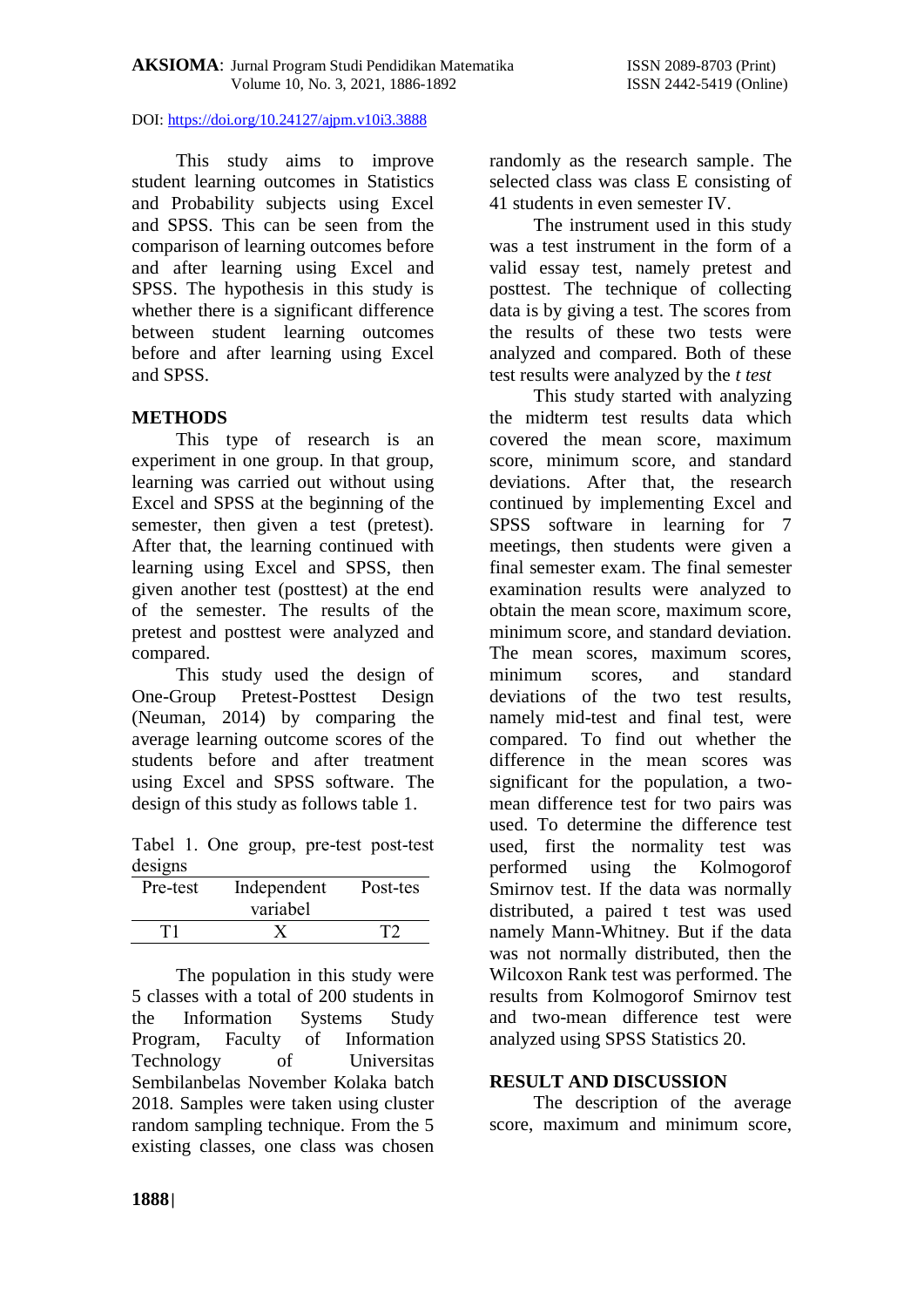and standard deviation of the pre-test and post-test was presented in Table 2.

Table 2. Value of Average, Maximum, and Minimum of Pre-Test and Post-Test

| and Minimum of Fie-Test and Fost-Test |                   |                  |  |
|---------------------------------------|-------------------|------------------|--|
| Value                                 |                   | Pretest Posttest |  |
| Average                               | 30,97             | 86,5             |  |
| Maximum                               | 100               | 100              |  |
| Minimum                               | $\mathbf{\Omega}$ | 70               |  |
| Standar deviasi                       | 18                | 9,72             |  |

Based on Table 2, the average score of pre-test was 30,97 and the mean score of post-test was 86,5. This showed that the average learning outcomes after the learning process using Excel and SPSS software were higher than the average learning outcomes before the students used Excel and SPSS software. Standard deviation at pre-test was 18 and at the post-test it was 9,72. It showed that the distribution of data from the mean score at pre-test was higher than post-test. Thus, it could be concluded that the data at the post-test was more stable.

Before comparing two-mean difference, the data was firstly tested for its normal distribution. The test results for the normal distribution of the data from SPSS were as follows Table 3.

|          | Kolmogorov-                    |    | Shapiro-Wilk |      |    |      |
|----------|--------------------------------|----|--------------|------|----|------|
| Smirnov  |                                |    |              |      |    |      |
|          | Statistic df Sig. Statistic df |    |              |      |    | Sig. |
| Pretest  | .290                           |    | 41 .000      | .824 | 41 | .000 |
| Posttest | .201                           | 41 | .000.        | .900 | 41 | .002 |

Based on the Table 3, it can be seen that the sign value of Kolmogorov Smirnov test  $(0,000 < 0,05)$ . It can be concluded that the pre-test and post-test data were not normally distributed. Thus, the next hypothesis testing used the Wilcoxon test. The result of the Wilcoxon test can be seen in Table 4.

|         |                           | N               | Mean  | Sum of |
|---------|---------------------------|-----------------|-------|--------|
|         |                           |                 | Rank  | Ranks  |
|         | Posttest - Negative $1^a$ |                 | 1.00  | 1.00   |
| Pretest | Ranks                     |                 |       |        |
|         | Positive                  | 39 <sup>b</sup> | 21.00 | 819.00 |
|         | Ranks                     |                 |       |        |
|         | <b>Ties</b>               | $1^{\circ}$     |       |        |
|         | Total                     | 41              |       |        |
|         | $\cdots$ $\blacksquare$   |                 |       |        |

Tabel 4. Ranks of Pretest and Posttest

a. Posttest < Pretest

b. Posttest > Pretest

c. Posttest  $=$  Pretest

Based on the Table 4, it can be seen that:

- 1. There was 1 student who experienced a decline in scores from pre-test to post-test with an average of 1 and sum of negative ranks 1.
- 2. There were 39 students who had increasing scores from pre-test to post-test with an average score of 21 and sum of positive ranks 819.
- 3. There was 1 student who had the same score on pre-test and post-test.

The results of the Wilcoxon test were obtained as shown in Table 5.

|  |  | Tabel 5. The result of Wilcoxon test |
|--|--|--------------------------------------|
|--|--|--------------------------------------|

|                   | Posttest - Pretest |
|-------------------|--------------------|
| $\mathcal I$      | $-5.506$           |
| Asymp. Sig. $(2-$ | .000               |
| tailed)           |                    |

Based on the table 5, it was found out that the value of Asymp. Sig. (2 tailed) 0,000 was less than 0,05. So it was concluded that the average scores of pre-test and post-test were different significantly. This showed that there was an increase in learning outcomes before and after learning using Excel and SPSS. This increase is due to the influence of learning using Excel and SPSS.

This is because most students when working on math problems in Statistics and Probabilistic courses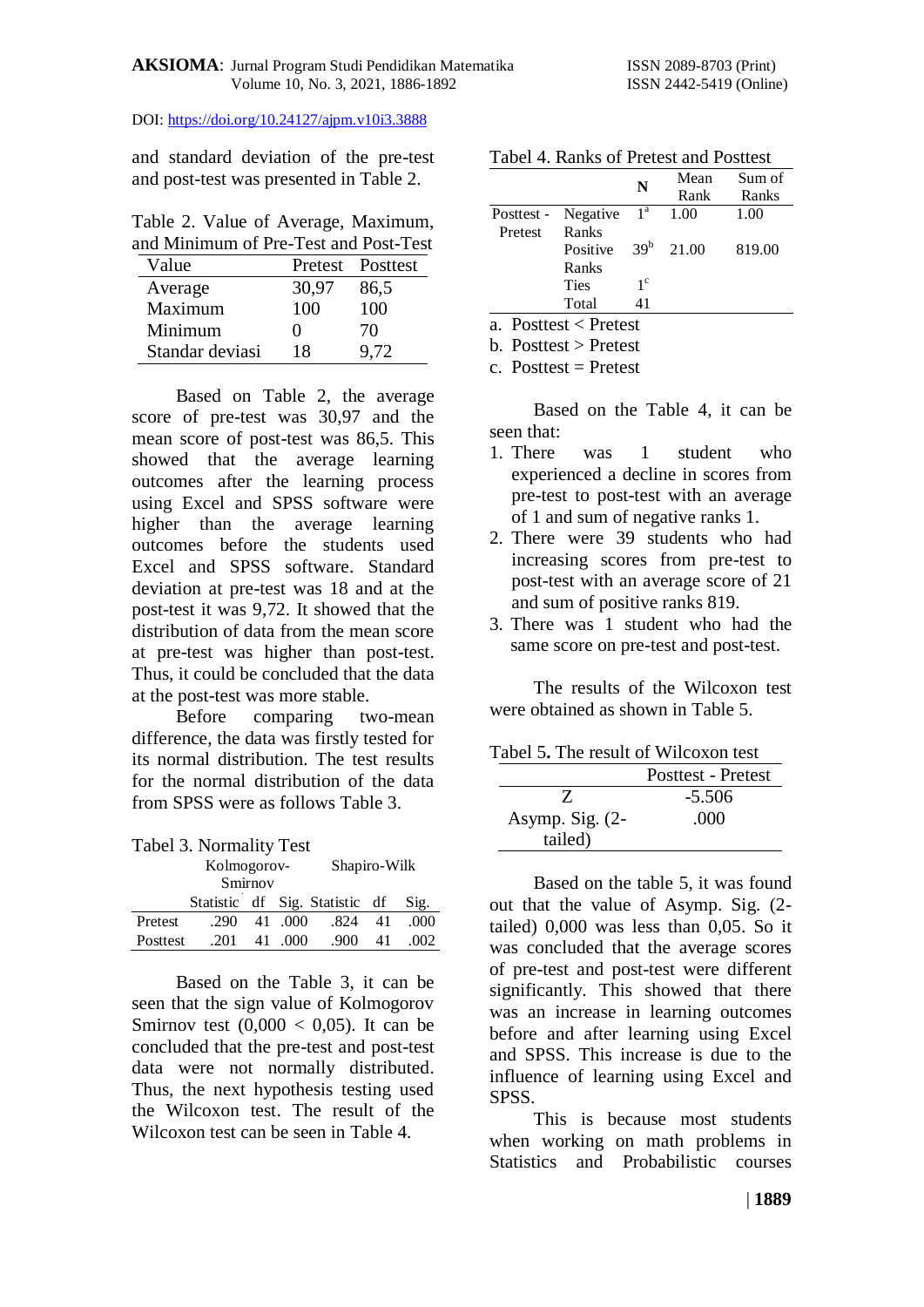manually require reinforcement of answers, whether their answers are correct or still wrong. Students can confirm the answers to the results of the work manually by performing data analysis procedures through SPSS according to the step-by-step instructions. Thus, students can correct the answers produced manually if they are still wrong. There are also many students who do not like mathematics in Statistics and Probabilistic subjects because the procedures are long and complicated. Through Excel and SPSS, students can confirm their answers, so as a reinforcement for correct answers and as corrections for correcting wrong answers. The use of Excel and SPSS software also facilitates long and complicated mathematical processes, so that they can provide solutions for students who do not like mathematics.

The advantage of using Excel media combined with SPSS is to keep students' mathematical formula and algorithm application skills being trained using Excel and then being able to confirm answers using SPSS. In addition, these two applications can cover each other's shortcomings.

In addition to the advantages, there are also disadvantages in this study, namely in learning and when working on practice questions, students must use laptops or computers while not all students have laptops or computers.

After going through data analysis with prerequisite tests, this study found that learning in statistics and probability courses by combining Excel and SPSS can significantly improve learning outcomes, from an average of 30.97 to 86.5. This is due to the selection and use of learning media in accordance with the characteristics of the material in statistics and probability courses. This research is in line with the research

conducted oleh Martiningsih (2015), Ramadhani & Sribina (2019), Sundayana (2012), Nurhayati & Novianti (2020), Nurjanah et al. (2020), Tarigan et al. (2020), and Julaeha (2019). The use of SPSS also makes students excited to want to know the truth of their manual answers, causing their interest and attitude to become better towards statistics and probability courses. This is in line with research conducted by Hasyim & Listiawan (2014) and Nasyaroeka (2017).

The impact of the results of this study, in addition to improving learning outcomes, students can also recognize and master the use of Excel and SPSS which are very necessary for the completion of the final project in managing research data.

# **CONCLUSION AND SUGGESTION**

Based on the results and discussion, it is concluded that learning using manual completion combined with ecxel and SPSS software can improve student learning outcomes in Statistics and Probabilistic learning. Excel and SPSS software can improve students' learning outcomes in Statistics and Probability subject. Excel and SPSS software are used to confirm students' answers in practicing mathematical questions and can overcome long and complicated mathematical procedures.

Suggestions for lecturers in the future to be able to use various available facilities to improve student learning outcomes, especially using additional excel and SPSS software to support manual completion with the aim of confirming student answers in practicing completing exercises in independent study in Statistics and Probabilistic courses.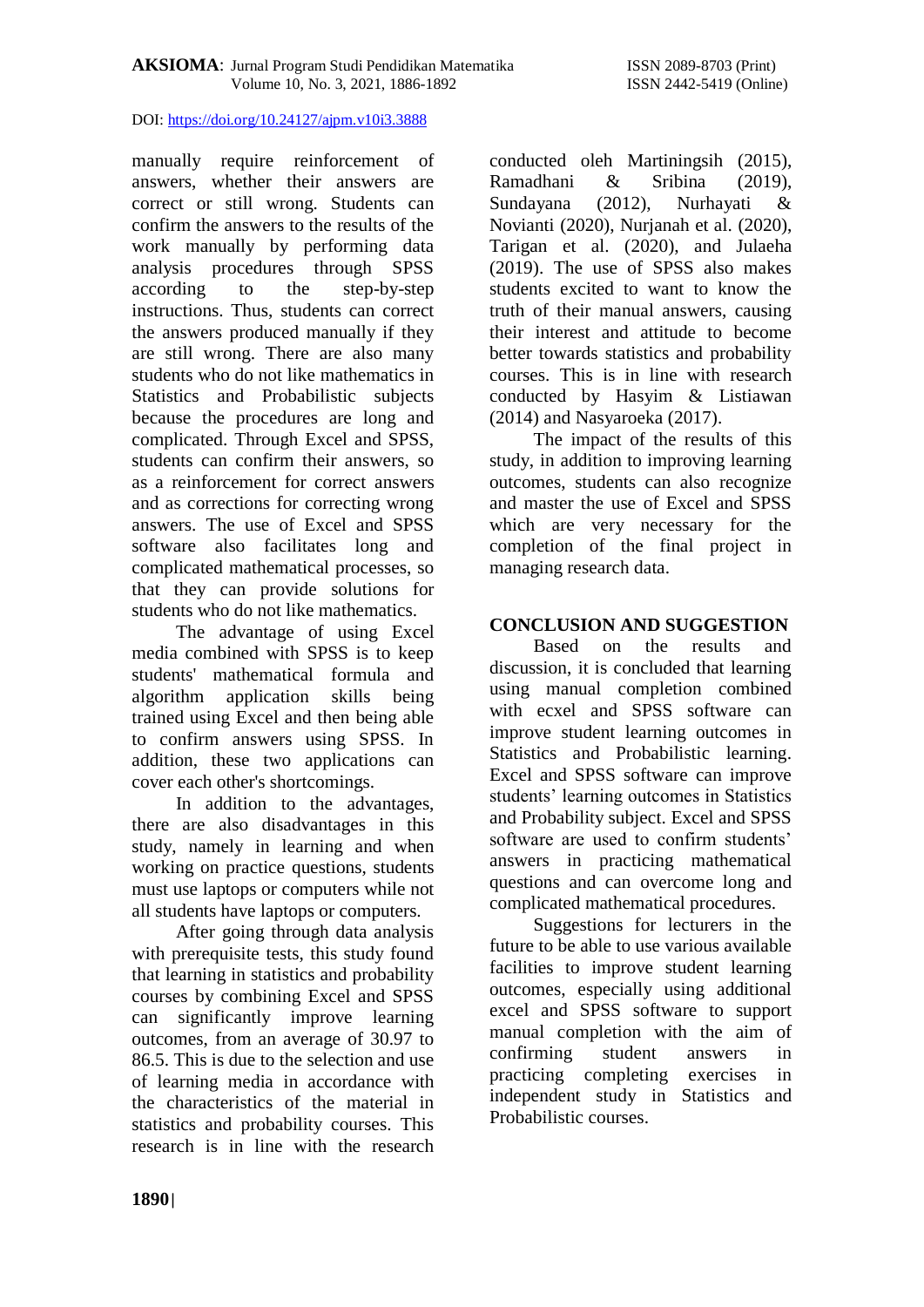# **REFERENCES**

- Hasibuan, E. A., & Hasibuan, L. H. (2017). Metode Pembelajaran Tutorial Berbantuan Microsoft Excel+Statplus Guna Meningkatkan Kemandirian Belajar Mahasiswapada Mata Kuliah Statistika Matematika. *Jurnal LPPM UGN*, *8*(1). https://jurnal.ugn.ac.id/index.php/j urnalLPPM/article/view/86/72
- Hasyim, M., & Listiawan, T. (2014). Penerapan Aplikasi IBM SPSS Untuk Analisis Data Bagi Pengajar Pondok Hidayatul Mubtadi'in Ngunut Tulungagung Demi Meningkatkan Kualitas Pembelajaran dan Kreativitas Karya Ilmiah Guru. *Jurnal Pengabdian Kepada Masyarakat*, *2*(1), 28–35.
- Jayadi, A., & Anwar, Z. (2017). Pemanfaatan Aplikasi SPSS untuk Meningkatkan Keterampilan Mahasiswa Mengolah Data Statistika. *Jurnal Visionary, 2*(2).
- Julaeha, S. (2019). Sosialisasi Pengoperasian Microsoft Excel Untuk. *Jurnal PKM: Pengabdian Kepada Masyarakat*, *02*(03), 280– 286.
- Martiningsih, R. (2015). Efektivitas Pemanfaatan Ms Excel dalam Pembelajaran Matematika di SMP Muhammadiyah 1 Surabaya. *Kwangsan: Jurnal Teknologi Pendidikan*, *3*(2), 107–120.
- Nasyaroeka, J. (2017). Pengaruh Sikap Mahasiswa Akuntansi dan Mahasiswa Manajemen Terhadap Pengolahan Data Skripsi Dalam Menggunakan Program Statistical Program for Social Science (SPSS). *Jurnal Manajemen Magister Darmajaya*, *03*(01), 64– 74.

https://jurnal.darmajaya.ac.id/index

.php/jmmd/article/view/966

- Neuman, W. L. (2014). Social Research Methods: Oualitative and Quantitative Approaches Seventh Edition. In *Pearson*. http://arxiv.org/abs/1210.1833%25 0Ahttp://www.jstor.org/stable/321 1488?origin=crossref%250Ahttp:// www.ncbi.nlm.nih.gov/pubmed/12 655928
- Nurhayati, & Novianti. (2020). Pengaruh SPSS terhadap Hasil Belajar pada Materi Statistika Deskriptif. *AKSIOMA: Jurnal Program Studi Pendidikan Matematika*, *9*(1), 101–107.
- Nurjanah, S., Alghadari, F., & Arihati, D. B. (2020). Upaya Meningkatkan Hasil Belajar Matematika Siswa Materi Statistika melalui Program Microsoft Excel. *Seminar Nasional Pendidikan.*STKIP Kusuma Negara. 273–277.
- Petro, S., & Swatan, K. H. (2019). Pelatihan Microsoft Excel Sebagai Penunjang Ketrampilan Hard Skill Bagi Siswa Pada SMK YPSEI Palangka Raya. *Jurnal Abdimas BSI: Jurnal Pengabdian Kepada Masyarakat*, *2*(2), 280–286. https://doi.org/10.31294/jabdimas. v2i2.6011
- Ramadhani, R., & Sribina, N. (2019). Pemanfaatan Media Pembelajaran SPSS untuk Meningkatkan Kemampuan Statistik Siswa SMK. *Jurnal SOLMA*, *8*(1), 159. https://doi.org/10.29405/solma.v8i 1.2996
- Sadchikova, A. S., & Rodin, M. M. (2017). The use of applied software for the professional training of students studying humanities. *AIP Conference Proceedings*, *1797*(January). https://doi.org/10.1063/1.4972455

Sundayana, R. (2012). Upaya